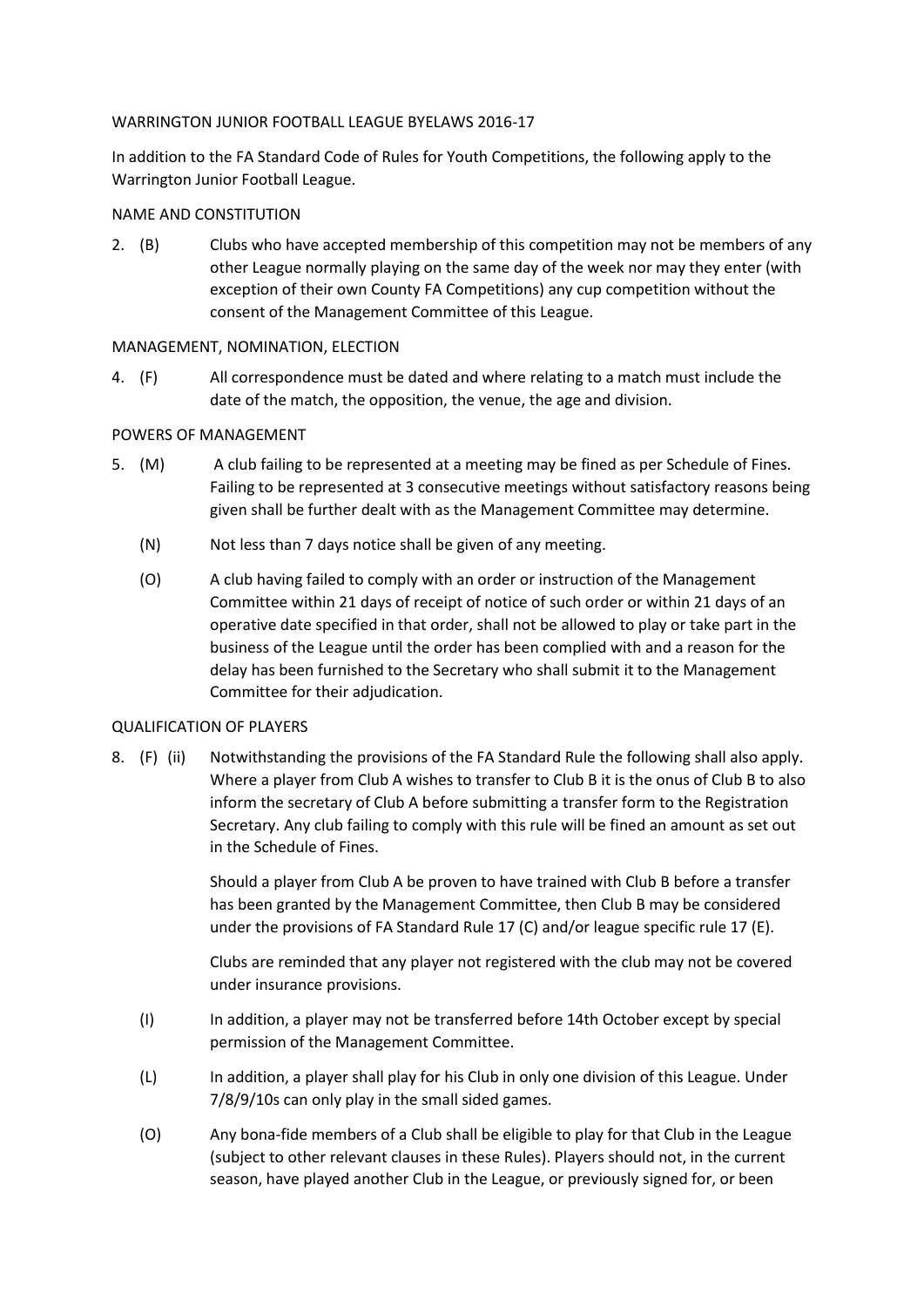registered for another Club in the League. If he has so played or remains on the League Register of Players, permission for his transfer must be obtained from the Club to which he is attached.

- (P) All players must be vouched for and ages, verified by the Team Manager and Secretary of the Club, stated on the Registration Form.
- (Q) All players to be recorded by having an identity card with photograph and the division in which the player is participating written on which must be offered prior to kick off for inspection at every match. Failure to produce ID cards at a game will incur a fine as set in Schedule of Fines or be dealt with further at the discretion of the Management Committee. Managers must sign the ID section of the team card to prove they were presented.
- (R) A player's registration may be suspended or withdrawn if his Parents/Relatives behave on the touchline in a manner the Management Committee considers bring the League into disrepute.
- (S) Any new player and must provide either a copy of their Birth Certificate (or a written statement by parents) proving the date of birth the details of these to be kept by the Registration Secretary, (this proof will only be needed once by the League).
- (T) A player may be de-registered by writing to the appropriate Registration Secretary and including the players ID card if appropriate. All de-registrations will be recorded in the Minutes of the League. The registration of any player de-registered by a club will be held by the Management Committee. Any club wishing to register a previously deregistered player must make a request in writing to the Registration Secretary who will consider transferring the player. Any transfer so granted will incur a transfer fee as set out in the Schedule of Fines.
- (U) At the beginning of each season, each team must register sufficient players to enable the team to fulfil its fixture requirements. For the purposes of this rule, the minimum number of players is defined in Standard Code of Rules for Youth Competitions – Rule 8(B)(iv). The club of any team failing to register the minimum number of players one week prior to the beginning of the season will be liable to a fine as determined by the Management Committee.

### PLAYING SEASON. CONDITIONS OF PLAY

### TIMES OF KICK-OFF. POSTPONEMENTS. SUBSTITUTES

10. (B) All Under 7, Under 8, Under 9, Under 10, Under 11 and Under 12 matches must be played on a Saturday unless instructed by the Fixture Secretary or by mutual agreement between the two teams and the Fixture Secretary. Matches must kick off between 10:00 a.m. and 2:30 p.m. unless mutually agreed otherwise.

> All Under 13, Under 14, Under 15, Under 16, Under 17 and Under 18 matches must be played on a Sunday unless instructed by the Fixture Secretary or by mutual agreement between the two teams and the Fixture Secretary. Matches must kick off between 10:00 a.m. and 2:30 p.m. unless mutually agreed otherwise.

In both cases, the home team are responsible for the choice of kick off time.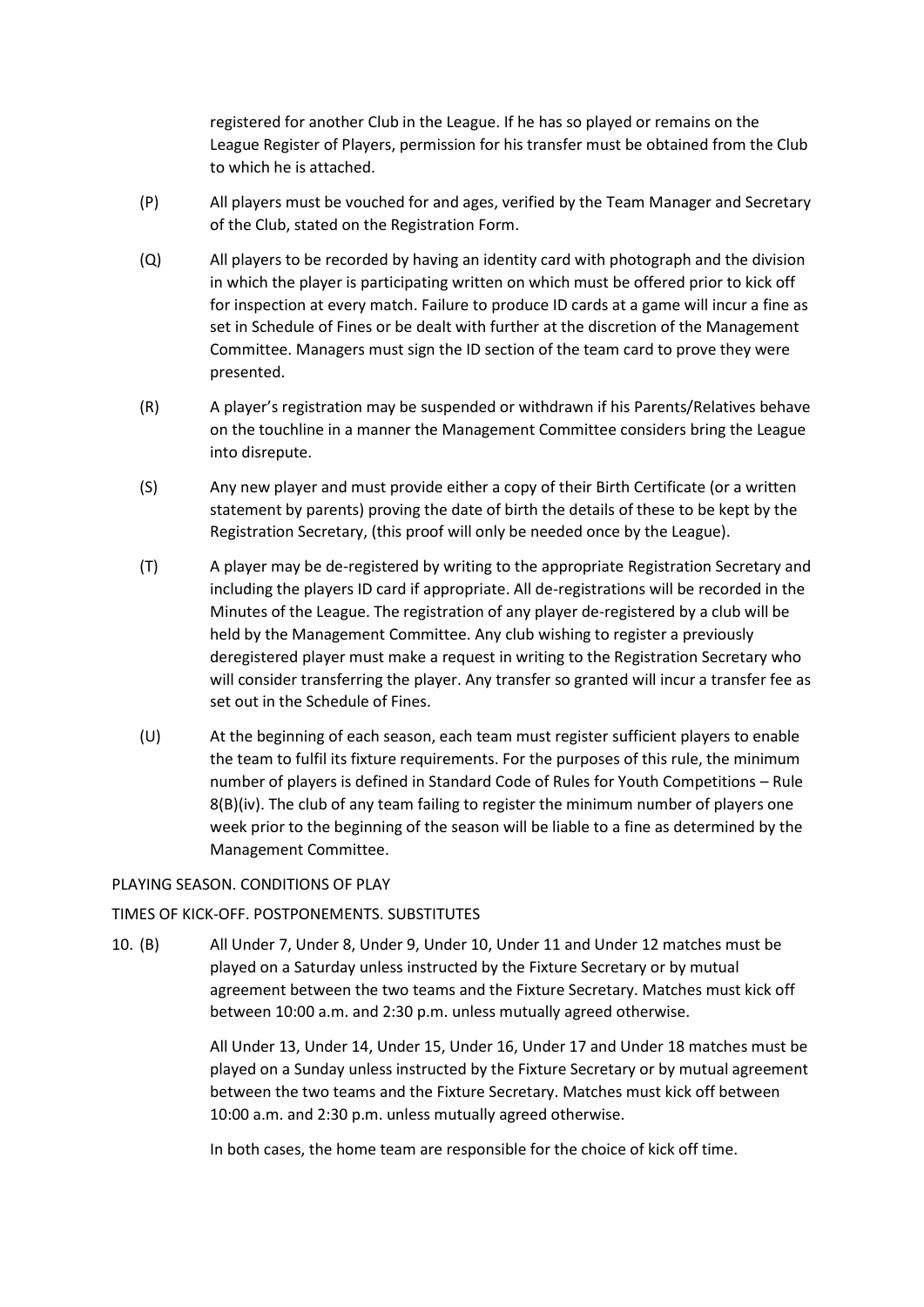Mid week matches should kick off at 6:30 p.m. If a mutually agreed kick off time can not be agreed then the Fixture Secretary will declare the kick off time.

- (E) (ii) In terms of the Standard Code of Rules for Youth Competitions Rule 10.(E)(ii) the definition of postponement is considered to be when a match cannot be played on the day due to unforeseen circumstances e.g. frozen pitch.
- (E) (ii) In cup competitions, if a match is not played or abandoned owing to causes over which neither Club has control on more than one occasion, the Management Committee of the league shall have discretion to order the match to be played on a named date and at the venue of the away team, or at a neutral venue.
- (I) The Fixture Secretary shall have the power to fill any vacant date and re-arrange any vacant date and re-arrange any games (see clause (K)). Any Club failing to comply with this rule will be dealt with by the Management Committee who will inflict a fine as set out in the Schedule of Fines and deduct the points. Points deducted will be awarded to the opponents. In cases where a fixture is not played, both Clubs must submit in writing why the game has not been played, unless this is due to weather conditions (e.g. closed pitches, frozen pitches etc.). This must be within three days of the date of the fixture. Failure to do so will incur a fine as set out in the Schedule of Fines. This fine will be in addition to any fine imposed for not playing the fixture. In cases where the Management Committee is satisfied that both Clubs have "agreed" not to play the fixture then both teams will be considered to have been guilty of misconduct or conduct likely to bring the game into disrepute. In such cases in addition to the provisions of rule 17(E), the fixture will be deemed void.
- (I) Each club is responsible for ensuring games are played as directed by the Fixture Secretary and they are responsible for ensuring that they know the venue, time of kick off, and colour of opponents. Any dispute shall be dealt with by the Management Committee. Club Secretaries must contact the Fixture Secretary by Monday evening prior to any vacant fixture dates to ensure no games have been arranged.
- (J) Clubs wishing to postpone a game due to school activities [Rule 8.(N)(i)] must have the request along with the proof of activity with the League Secretary before the fixture date.
- (K) In order to request a postponement due to school activities the minimum number of players taking part in these activities is 2.

### REFEREES

- 13. (L) In the event of the non-appearance and the teams clubs failing to agree on the substitute referee, the choice of the substitute referee shall be decided by the toss of a coin. This procedure shall also apply when a referee as to leave the field due to injury or other inevitable cause. A referee thus mutually appointed must officiate for the whole game subject to injury etc.
	- (M) The referee shall complete the match card giving the result of the match and sign the match card.
	- (N) The referee's fee shall be split between both teams. The home team is responsible for arranging payment to the referee.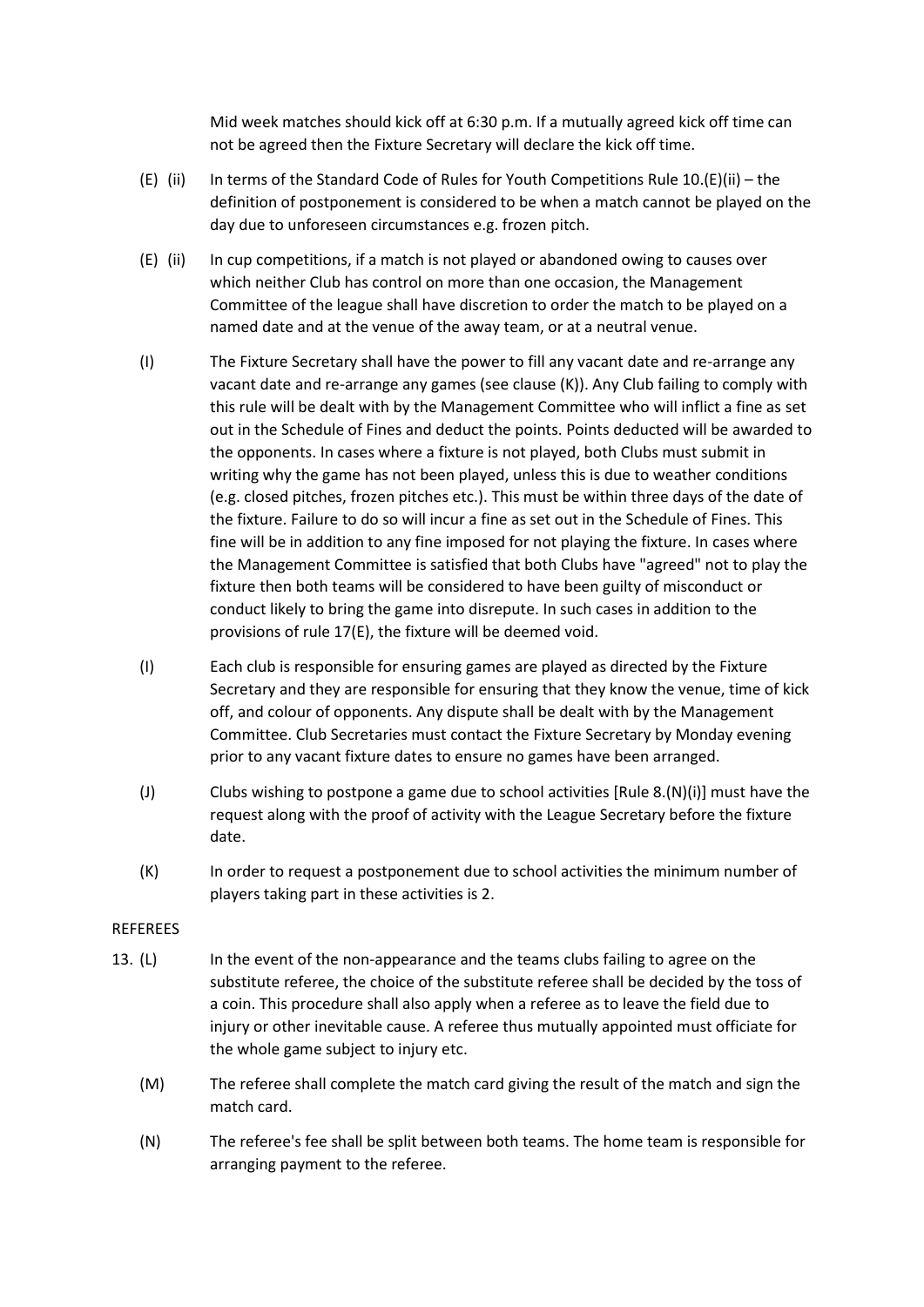### BOARD OF APPEAL

16. A copy of any appeal must be sent Secretary and the operation of the decision made by the Management Committee will not be suspended pending the result of the appeal unless the Board of Appeal or the Council of the Football Association, through its officers, order such suspension.

## EXCLUSION OF CLUBS, TEAMS MISCONDUCT, CLUBS, OFFICIALS, PLAYERS

17. (E) Any Club Official(s), Player(s), Spectator(s) is/are found by the Management Committee to be guilty of misconduct or of conduct which is likely to bring the game into disrepute, the following penalties shall be imposed on the Club. A fine not exceeding that set out in the Schedule of Fines and/or expulsion from the Competition where the conduct relates to a Cup match and/or deduction of points where the conduct relates to a League match and/or expulsion from the League.

### SPECIFIC RULES

- 23. The Management Committee may arrange three functions/projects to safeguard the Leagues finances, subject to the majority League agreement. Furthermore, each team shall be liable for the cost of two tickets for each of the aforementioned functions.
- 24. Each Club will be provided with one handbook.
- 25. The Management Committee may select players to play in the League Representative games and have first claim on their services of the players chosen on the dates of those games. Any Club refusing to release a player chosen for a Representative game shall be dealt with at the discretion of the Management Committee. A team, in the same age group as the League Representative side and supplying players to that Representative side, may apply to the Management Committee to postpone their fixture in the event of the Representative game being played on the same day as their fixture. Any player selected for the Inter League squads is expected to train with them or risk expulsion from the team.
- 26. The Management Committee is empowered to call upon any member Club for the use of their ground. Subject to the payment of all reasonable expenses.
- 28. When possible a Registered Referee or a member of the Management Committee must be called upon, to examine the condition of the pitch should there be any doubt. Any Club failing to comply with this order will be dealt with under Rule 10(d).
- 29. Clubs intending to go on tour or play in another competition must notify the Management Committee at least 6 weeks before the date. The Management Committee reserve the right to withhold permission where the tour / competition falls within the league season.
- 30. (A) Pitches must be "roped off" with the "ropes" being at least one metre behind the touchline and extending the whole length of the picth. Any game played without the pitch being "roped off" will result in the home team incurring a fine as set out in the Schedule of Fines.
- 30. (B) One club official and the appointed assistant referee are allowed within the "roped off" area. All substitutes must be outside of the "roped off" area until a substitution is being made. All spectators must remain behind the "roped off" area. In cases where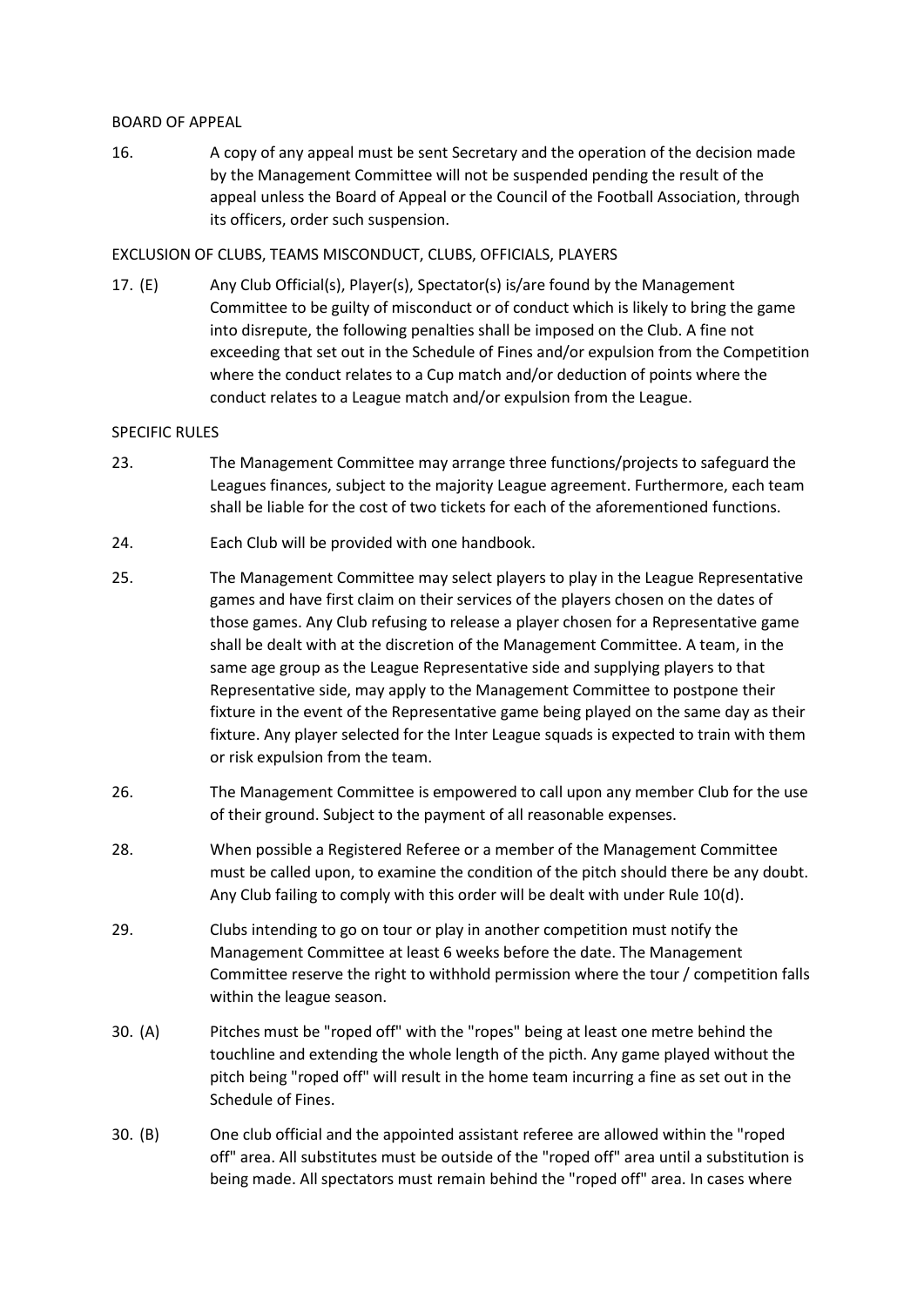more than the allowed people are within the "roped off" area, a fine will be imposed on the offending team as set out in the Schedule of Fines.

- 30. (C) Where a spectator or club official (other than those allowed by clause (B)) encroach on to the pitch, then the club will be considered to have been guilty of misconduct or of conduct likely to bring the game into disrepute and will be considered under the provision of rule 17(E).
- 31. The Management Committee require that in all matches both clubs provide a mark out of ten for the following:
	- Spectator behaviour.
	- Club Official behaviour.
	- Player behaviour.

The means of providing the marks will be as advised by the Management Committee.

- 32. Member Clubs must provide the necessary information for inclusion in the League handbook. This information is to be provided in the format advised by the Management Committee. Any Member Club failing to provide the information by 31st July will be fined an amount as set out in the Schedule of Fines and / or otherwise dealt with at the discretion of the Management Committee. The information to be provided will include:
	- Member Club secretary details (name, address, email, phone numbers).
	- Member Club Charter Standard status.
	- At least one manager name and telephone number for each team within a Member Club.